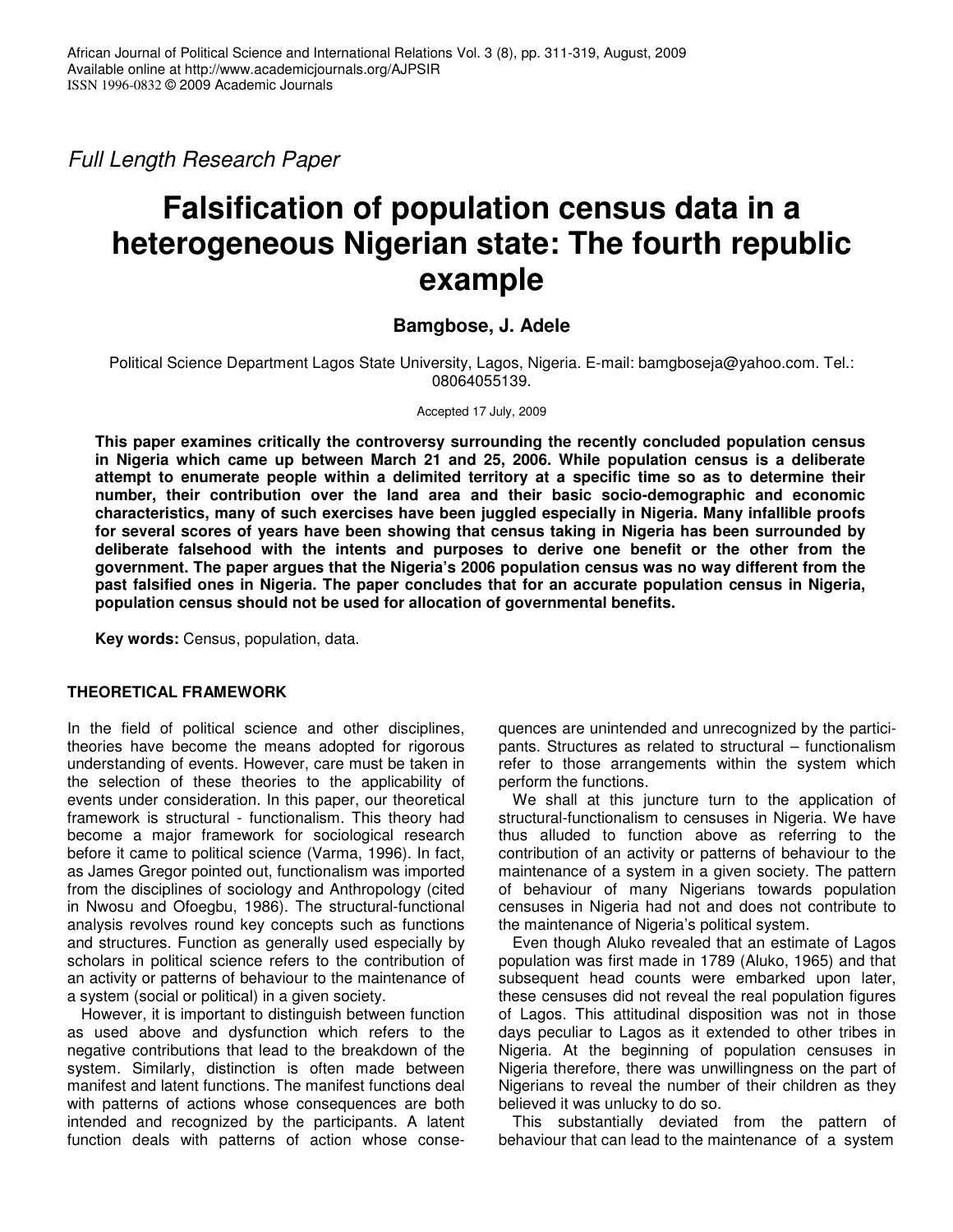because this will not enable the government to estimate how much will be required for food, education, health, housing and welfare, settlement, industry, technology among others.

This behaviour changes later especially when census figures started to determine the numerical strength of the regions in the House of Representatives as well as determinant in the distribution of governmental benefits to these regions or states. For instance, it was the numerical strength of the Northern Region during the 1952/53 census that earned the region 174 representatives in the House of Representatives out of 312 Representatives. Eastern Region had 73, Western Region 62 while Lagos 3 (Bamgbose, 1998).

The structural arrangement within the Nigeria's political system is also compounding the system because the thirty-six states have been arranged in such a way that each of these states looks up to the Federal Government for the allocation of governmental benefits which in turn has been linked up to population figure of each of these states. Little does one wonder that these states are in serious competition of falsifying their respective figures in order to have more benefits from the Federal Government.

#### **INTRODUCTION**

Odewumi (2000) while referring to the 1970 United Nations Draft Recommendation on population census defined census as 'the total process of collecting, compiling, evaluating, analysing and publishing or otherwise disseminating demographic, economic and social data pertaining at a specified time to all persons in a country or in a well delimited part of a country' (Odewumi, 2000). Population census is a terminology now restricted to complete enumeration of human population legally conducted at regular intervals, often every 10 years. Enumeration of people is not a recent phenomenon. It dates back to antiquity and stands as the most important source of demographic data. Records have shown that census started as far back as 3,000 B.C. Ancient civilizations were not exempted from population census. This was why ancient civilizations such as Egypt, Persia, Babylonia, Greece, Rome, Japan and China among others found it expedient to embark on population census. Some of these ancient civilizations conducted census of their people for the purposes of military recruitment, collection of taxes or other tribute and for communal labour.

However, with the growth in population and civilization, the importance of population grows bigger than it was in the time past. Unlike before, information on population is needed to deal with decisions which attempt to:

1) Estimate how much will be required for food, education, health, housing and welfare, settlement, industry, technology, others, in the light of material resources.

2) Identify population problems created as a result of trends and levels in living conditions to develop appropriate population policies.

3) Estimate targets in respect of manpower development and utilization conducive to the stage of the economy (Adamu, 1989).

In spite of the fact that population data represents an important substance of any country as it relates to planning, most of the developing countries are faced with problems that have been affecting accurate population data. Such include lack of technically qualified staff, lack of permanent organization charged with the collection of data, non-familiarity with socio-economic enquiries, poor transportation and communication facilities. Even though, most of the factors mentioned above have been reduced to the barest minimum in Nigeria, Ebigbola (1981) has concluded that while Nigeria can now boast of a large number of capable technical staff that can handle enumeration effectively, these staff have equally become torn in the flesh of population census in Nigeria, for they have been responsible for falsification of population figures.

### **The etymology of population census in Nigeria**

The idea of population census is that, everybody is counted, but the fact remains that everybody cannot be counted; that is, a complete and accurate population census in any part of the world is impossible. However, in spite of this inherent difficulty, population census is necessary as Afolayan (1982) has once pointed out: 'Population constitutes a vital component of the resource base and the development potential of any country, (Afolayan, 1982). Fred (1988) similarly averred that: 'There is growing recognition of the complexity of the relationship between development and population' (Fred, 1988). President Obasanjo (2006) in the like manner concluded that: 'Census is indispensable to the nation's quest of sustainable development' (Obasanjo, 2006).

From the foregoing therefore, population census becomes a vital aspect of any nation, developed or developing. On the account of the increasing realization that population is a factor for planning and development, the Nigerian Government has over the years expended and exerted much in order to achieve a reliable census.

Though, Nigeria composed various state systems described as empires, caliphates, Kingdoms, Chiefdoms and village republics of varying territorial sizes was a British creation (Oyovbaire, 1981) having her boundaries delimited by the colonial administration was never having her population census initially on a nationwide basis. The British Government that colonized Nigeria thought it necessary to start this on a piece meal basis. Therefore, as early as 1789, an estimate of the population of Lagos was made by an American sailor, Captain W. Adams, who put Lagos population at about 5,000. By 1815,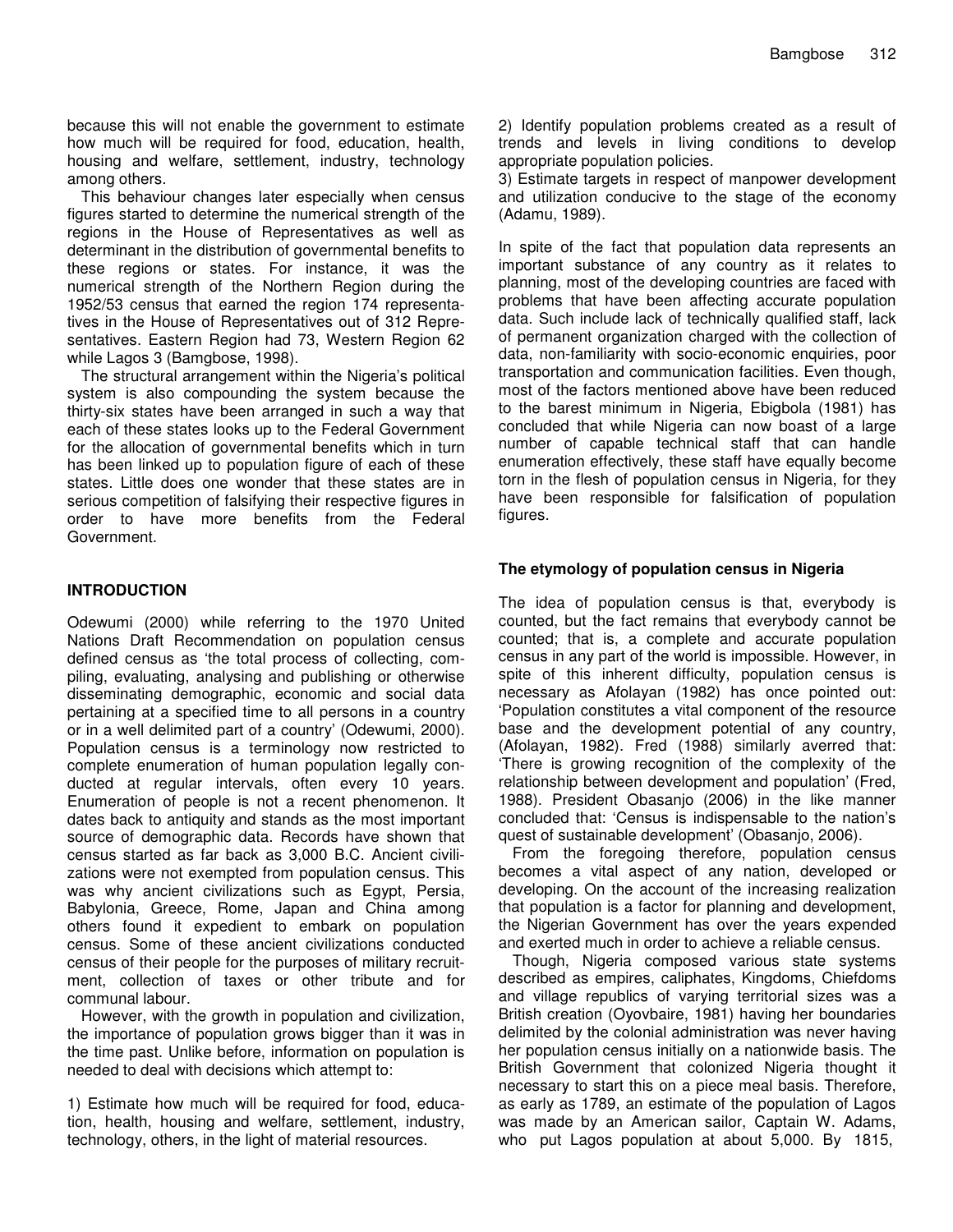Lagos population was estimated to be about 11,000. By 1855, it stood at 20,000 and by 1861 when the British Government occupied Lagos, the population stood at 30,000 (Aluko, 1965). However, with the census Ordinance of 1863, census was still restricted to Lagos and following this, the first population census in Lagos under this Ordinance was in 1866 (Olusanya, 1989). This was after the cession of Lagos to Britain by King Dosumu. The 1886 population census was followed by that of 1868.

The population census of 1871 marked a new beginning in that, it started the commencement of decennial censuses in the country. This was repeated at ten-yearly intervals up to 1931. The 1871 population stood at 29,000; in 1881, it was 37,000; in 1891, 33,000; in 1901, 42,000; in 1911, 74,000; in 1921, 100,000 and in 1931, 126,000. (Aluko, 1965).

The Second World War prevented the Lagos population census of 1941, and so none was conducted until 1950 - 1951 when Lagos population was 272,000. Subsequent population censuses in Lagos have been giving Lagos population higher than that of 1789 estimate. However, population census as then was not limited to Lagos alone. Other parts of Nigeria experienced this practice. Thus in other parts of Nigeria, enumeration began in 1901 with Northern Nigeria having 10 million population.

With the Selbourne Committee which was appointed in 1898 to consider the future administration of Nigeria, the then Lagos colony was merged with the protectorate of Southern Nigeria (Okafor, 1981; Ballard, 1971). The resultant effect of this was that the 1911 census covered some parts of Southern Nigeria, a census which was organized from Government House, Zungeru. A difficulty to the complete enumeration of the Southern provinces was the fact that, most parts of the area had not been brought under the effective control of the colonial Government. It was as a result of this that the independent and the rebellious republican territories were not placed under neighbouring native rulers without the Governor's consent (Orewa and Adewunmi, 1983). It was on April 2, 1911 that population census in Northern Nigeria took place but was however defective. It was reported that, estimates of the Northern population were made on only a sheet of paper, and dispatched to the colonial office. Two years before the amalgamation, it was reported that the government of Lugard conducted census for Nigeria in 1912 (Onyekakeyah, 2007).

The amalgamation of the Southern and Northern protectorates into the federation of Nigeria by Lord Lugard in 1914 provided the impetus for a national census in 1921. This made population enumeration to become much wider in scope and more elaborate (Olusanya, 1989). It was divided into two parts- The Township census and The Provincial census. The Township census was consi dered to be fairly complete while the provincial one was a complete failure. With the 1921 population census, the

figure for the Northern provinces was 10.26 million while that of the Southern provinces stood at 8.37million. In 1931, another attempt was made at knowing the population of Nigerians. Prior to the 1931 population census, there were separate census organizations for both the southern and northern provinces of Nigeria. But, the 1931 census was centrally planned with the appointment of Mr. S.M. Jacob as the Government statistician (Maduagba, 1987).

With the 1931 population census, the population of the southern provinces was given as 8,493,000 while that of the Northern provinces was 11,435,000. There was not much growth in population between 1921 and 1931. Many reasons were given for this experience. The first was the severe economic depression of the early 1930s. The second was that three years before, a poll-tax had been introduced in the Eastern provinces which led to rioting in Owerri and Calabar provinces for fear that it might be extended to women. Third, only a few places were actual enumerations conducted. Fourth, the colonial administrators lacked expertise in census taking. The outbreak of the Second World War disrupted the decennial censuses which began since 1871; that is, the conduct of election in years ending with "I". This in essence meant that no population census came up in 1941. In this wise, the 1952 - 1953 population census was regarded as the first modern, national and carefully planned census in Nigeria (Tijani, 1990; Adepoju, 1981).

Prior to the one conducted between 1952 and 1953, there had been one conducted in Lagos in 1950. The Lagos population census was first taken as a trial to test the suitability of the new methods to be used because for the first time in the history of population census in Nigeria, there was a house-to-house census covering the whole country. Ten years later from 1952, precisely in 1962, there was another population census, which was regarded as the first post-independence census. The 1962 population census was designed to reduce the inherent difficulties in the past Nigeria's population censuses. Thus, efficient publicity machinery was mounted to ensure a complete coverage. In this wise, Nigerians were exhorted to ensure that they were counted as the census would form the basis for revenue allocating, provision of amenities and representation in both the regional and federal legislatures' elections of 1964.

The refusal of the government to accept population census of 1962 prompted the 1963 population census which took place late that year. However, it's planning and conduct were never left to the then respective Regional Governments as the case was in 1962. Instead, the Federal Government set up a Central Census Board which consisted of representatives of the Federal and Regional Governments, under the Chairmanship of the Prime Minister. Even though each Region arranged the enumeration of its population, census inspectors were provided by the Census Board. The population which was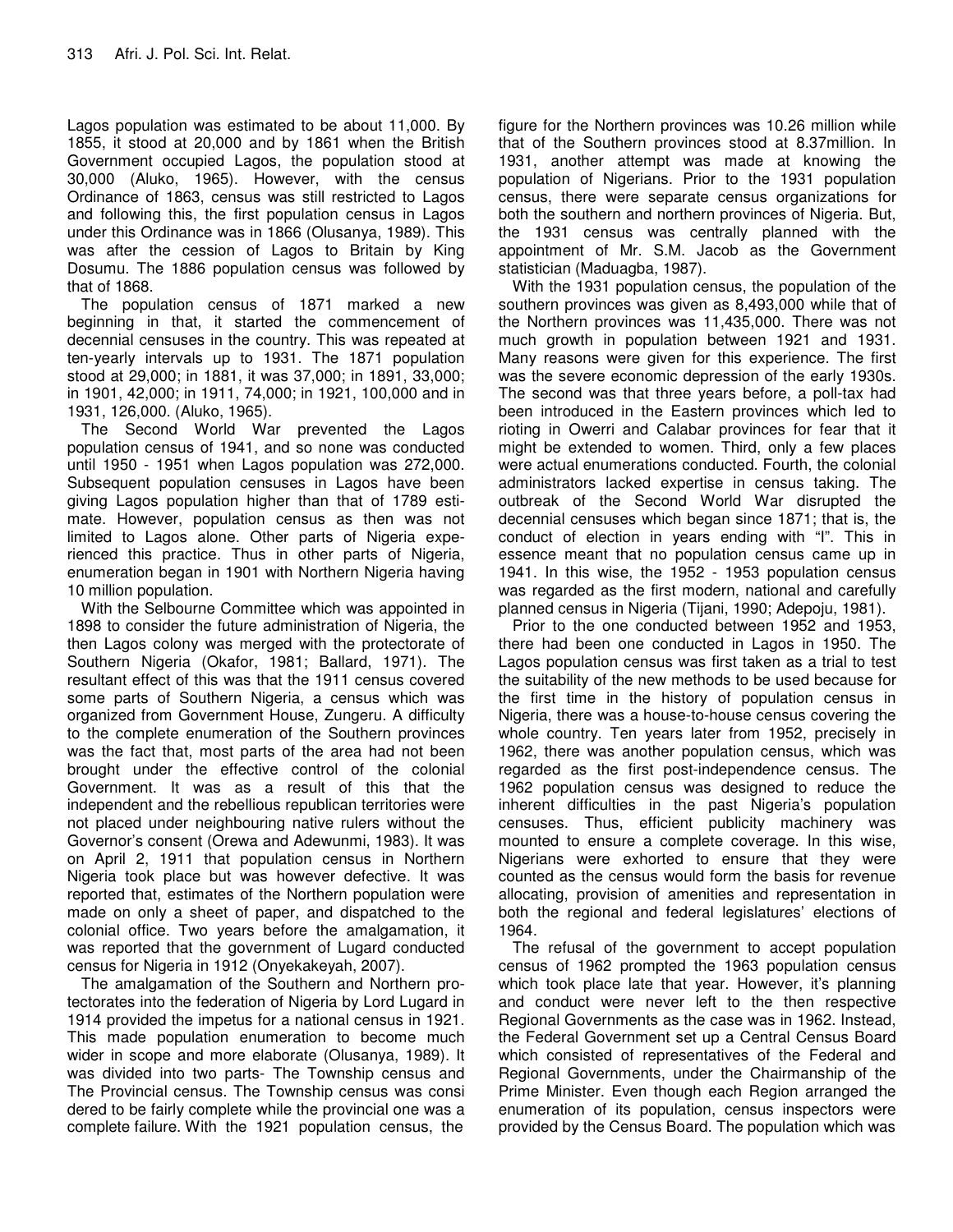accepted at a meeting of the National Economic Council in Lagos in May 1964 put the population at 55.66m; but as controversies had dotted the past censuses, the 1963 population census was not accepted and this resulted into another one being conducted in 1973.

Thus while it is true that the country suffered from 30 months of civil strife, by the end of the war in 1970 precisely on October, 1970, the Federal Military Government announced its National Programme (Adigwe, 1978; Oluleye, 1985; Dare, 1974; Dare 1975). The programme was meant to set the country on a sound footing. It was within this programme that was embedded the national population census of 1973. A substantive amount of money was voted by the military for the conduct of the election. In spite of this preparation, there was another population census in 1991. The Babangida Administration realized the need to conduct population census.

The administration regarded census as one of the pillars for stable Third Republic. To this end, The National Population Commission (NPC) was established and charged with the following responsibilities:

1) To undertake the enumeration of the nation's population periodically through census, sample survey etc.

2) To establish and maintain the machinery for continuous and universal registration of births and death.

3) To prepare and maintain a national frame for the delineation exercise for census and sample survey.

4) To collect, collate and publish data on migration statistics.

5) To research and monitor the National Population policy and set up a National Population Information Data Bank.

6) To arrange for the appointment and training of enumerators and all other categories of staff of the National Population Commission.

7) To provide information and data on population for purpose of facilitating national planning and economic development.

8) To advise the federal government on population and other population related programmes and problems.

9) To disseminate information and educate the general public about the work of the National population Commission (Momoh and Adejumobi, 1999).

The Commission made elaborate preparations for the census exercise which was conducted between 29 and 31 October, 1991 which result was released in 1992 with a population of 88.5 million with Lagos State being the most highly populated state in the country with 5.685 million people.

#### **Contradictions and controversies in Nigeria's population census: From colonial to post colonial**

The British Government that colonized Nigeria thought it

necessary to introduce population Census in Nigeria but attitudinal dispositions of many Nigerians and politicizetion of population censuses have been resulting into a series of undercounts and unnecessary data falsification. From the inception therefore, censuses in Nigeria have been experiencing credibility crises. A number of disagreements have arisen over the conduct of population censuses which have been threatening Nigeria's unity. The Political Bureau appointed by the Babangida administration was aware of the problematic nature of Nigeria's population census when it remarked that:

"An overview of the Nigerian political experience since independence in 1960 shows clearly that among the many issues that have created great anxiety and brought the country to the brink of collapse has been the attempt at obtaining an accurate count of the country's population. The potency of the issue as a source of confusion and a national discord is underscored by the fact that attempts made by civilians (1962 - 1963) and the military (1973) were greeted with the same degree of cynicism, suspicion and controversies and had to be cancelled (Political Bureau Report, 1987)".

Thus while the Bureau's report actually described the situation with Nigeria's census from 1960, the problem goes beyond 1960. Beginning with 1789 population census which was the first census in Nigeria and other population censuses that followed such as those of 1815, 1855, 1861, 1866 and 1868, 1871, 1881, and 1891 were restricted to Lagos. Such head counts were not extended to other parts of the country. Many methods were used for enumeration; besides, enumerators in 1881 were paid by the head count that is, according to the number of people each of them recorded. Mr. H.N Thompson an officer in charge of the 1931 census in Lagos however summarized why the population census restricted to Lagos were inaccurate when he said that:

"There is no doubt that the entire Lagos census has been more or less inaccurate, and the reasons for this are not far to seek. Census taking depends for its success above all, on the willing co-operation of the people counted, and that co-operation is extremely difficult to obtain in Lagos"*.*

The people of Lagos, also in common with most Nigerian tribes, are reluctant to reveal the number of their children as they believe it is unlucky to do so (Everybody's Guide, 1990).

Things were no better in 1901 as the figures arrived at were not wholly accepted. The then government compounded the whole problem by resorting to specimen areas in selected parts of the country which were used as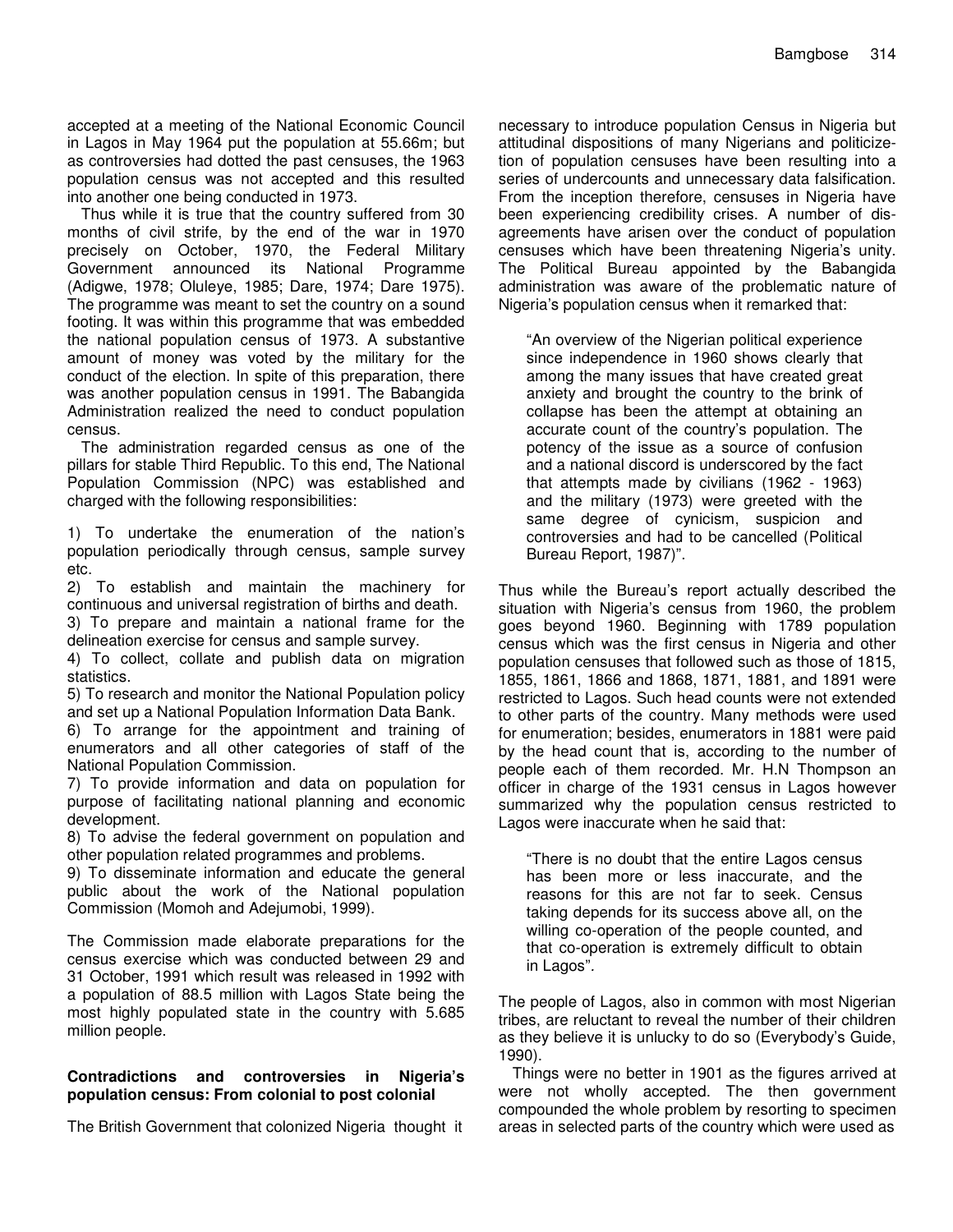an index for estimating the total population of Nigeria. By 1906, the Lagos colony was merged with the protectorate of Southern Nigeria and this political arrangement brought about the 1911 population census which was intended to cover the whole country. This effort did not materialize as insurrections in the north and hostility in the south besmeared the exercise. The 1911 census therefore had a limited coverage. In all, house-to-house count only took place in eleven main parts, while only estimates of population were made for the rest of the southern provinces and the entire Northern protectorate. Mr. R.K Floyer, the census officer in the Eastern Region between 1952 and 1953 however reported that the 1911 enumeration in the eastern provinces was only carried out in Calabar, Bonny, Opobo, Degewa and Brass. Dr. P.A Talbot who conducted the 1921 census in Southern Nigeria claimed that the 1911 population census figures were given for the sake of information.

The post amalgamation census took place in 1921 at both the Southern and Northern Nigeria. Dr Talbot who was in charge of the Southern Nigeria census claimed that the result was inaccurate. Mr. Meek who conducted the Northern Nigeria population census revealed the inaccuracy of 1921 enumerations in that area when he said that:

"Whilst it is not pretended that the counts made for the natives in the provinces was anything more than approximately accurate, the statistics nevertheless furnish a great amount of valuable information (Everybody's Guide, 1990)".

The 1931 population census was another exercise in futility. It was conducted to ensure an improvement of the 1921 exercise. But rather than achieving this objective, the enumeration suffered severe setbacks: counting of persons took place in a very few places; it was poorly financed; and very few administrators were deployed from census duties to perform anti-locust activities. Brooke put the inaccuracy that confronted the Southern Nigeria population census in this manner:

…the census of southern provinces finally became a mere compilation of existing data and the result was only a provisional character (Everybody's Guide, 1990).

Rather than the controversy surrounding censuses in Nigeria to abate, the structure of government especially the composition of the Federal House of Representatives made it more complicated. Census became a political weapon. The various ethnic groups who never initially saw population enumeration as a source of political power turned around to see it in that way. Elaigwu (1986) like many others agreed that 'Census in Nigeria is a political issue' (Elaigwu, 1986). Census figures determine the relative numerical strength of each state in the Federal Legislature. Besides, this constituted membership of each council and the distribution of government

amenities.

Based on the existing population under the 1951 Constitution the 136 elective seats of the House of Representatives were allocated in these proportions: Northern region, 68; Western Region 34; and Eastern Region 34 (Tamuno, 1970). It should be pointed out that the north which asked for 50% of the membership of the national legislature which amounted to 68 seats been given was less than its own share going by its more than 55% of the total country's population (Yakasai, 2002). However, with the 1952-3 census, Northern Region had 174 of the 312 seats; Eastern Region, 73; the West 62; and Lagos 3. It was against this background of over zealousness of the value of a census that the 1962 population census was held.

In spite of the publicity that attended the 1962 population census, its results did not please the Northern Nigeria. This resulted into a controversy between the leaders of the North and those of the South (Osadebay, 1978). The Federal Census Officer stated in his report that the figures recorded throughout the greater part of Eastern Nigeria during the census were inflated. He had this same claim for the western Nigeria. It was amidst the tension created by the census that the Prime Minister announced the cancellation of the whole exercise. A repeated exercise was ordered for in 1963 and the figures announced evoked a great deal of controversy which greatly threatened the country's unity.

Since the previous censuses in Nigeria had been marred by cases of inflated figures, as early as 1972, arrangements for another population census in 1973 became finalized. The figures though admitted as the most thorough head count anywhere in the world were greeted by a number of protests. Chief Awolowo became the first national politician to publicly reject the 1973 census when he claimed that the figures were absolutely unreliable. The 1973 census became the 'last straw' factor that led to the demise of Gowon's administration. Gowon's successor, General Murtala Muhammed declined to use the controversial 1973 population census. Instead, the 1963 population census continued to be used. The indignation over the 1973 population census had not been totally erased from the political board of Nigeria before the Babangida administration conducted the 1991 population census. This was contentious and acrimonious. It became the most controversial and maligned exercise (Salaudeen, 2004). The figures showed that the population of the northern states had surged by 62% from 1963 figures to 47 million, the East by 50% to 18 million the West rose by 10% over a period of 30 years.

### **The 2006 population census and its attendant controversies**

The British tradition of enumeration, that is, decennial enumeration, a kind of population census ending with the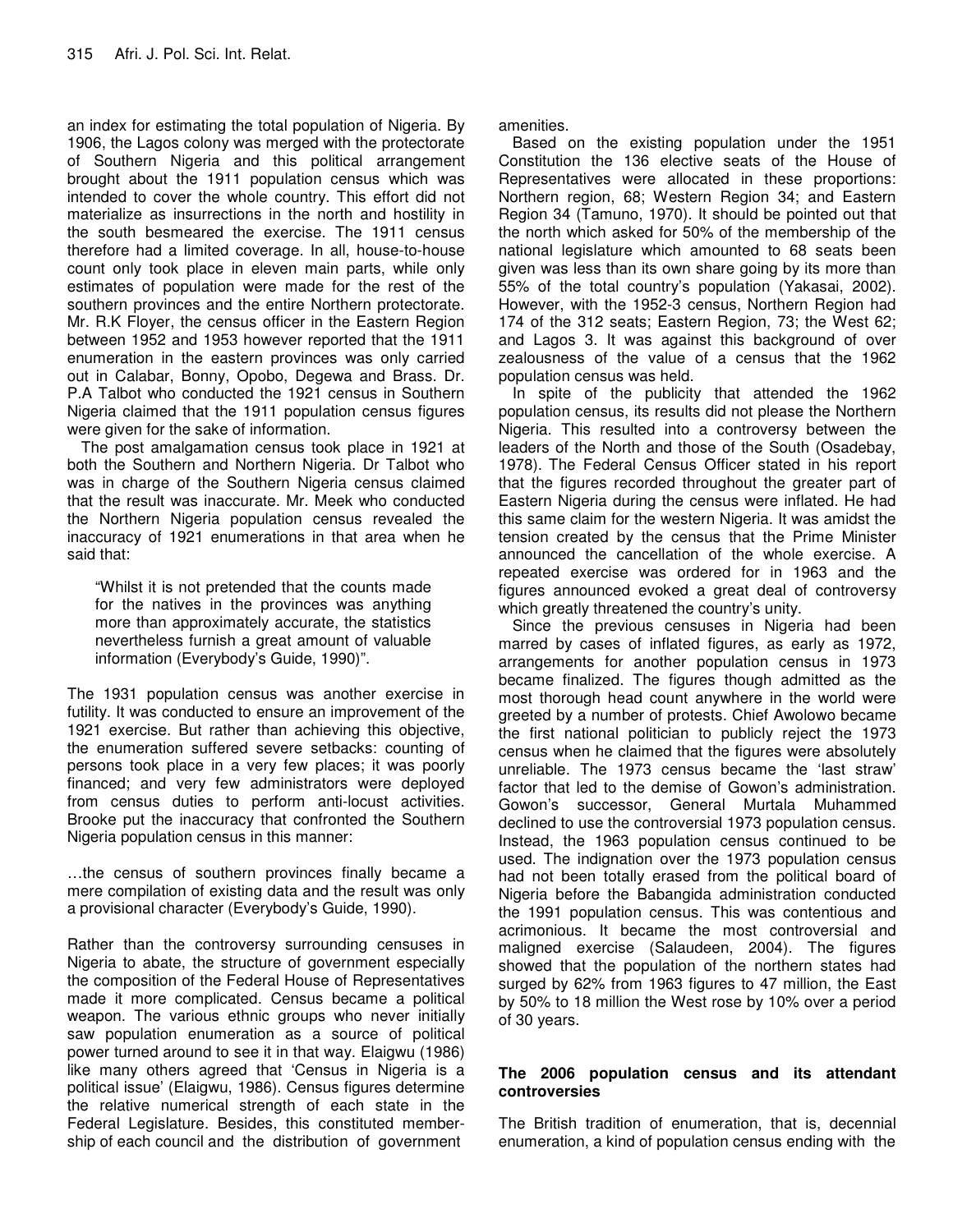year "I" had since been incorporated into Nigeria population system since 1871. Following this tradition, the head count of 2006 was first due in 2001, but this was shifted to 2002 and later to 2005 ostensibly because of the 2003 general elections. But rather than conducting it in 2005, it was later shifted to between 21 and 25 March, 2006. These incessant shifts notwithstanding, President Obasanjo had by November 2001 inaugurated the National Population Commission with the major mandate of conducting an accurate, reliable and credible census for the country.

In pursuance of a reliable and credible census, the Commission designed methodology and incorporated new techniques and the most modern technology for conducting the census. Thus for the first time, 2006 census employed the use of Geographical Positioning System (GPS) and Satellite imageries to carve out geo referenced Enumeration Area maps, OMR/ICR/OCR machine readable forms to record information, Automated Fingerprint Identification System (AFIS) to read fingerprints and thereby detect multiple counting and as well as Geographic Information System (GIS) used to store the 2006 census result (Obasanjo, 2006).

Presenting the result of the 2006 census to the President, the President of the National Population Commission Chairman, Alhaji Samaila Makama assured the nation that, the census was conducted with considerable transparency and confidentiality. Declaring the result, President Obasanjo stated on January 9, 2007 that Nigeria's provisional population as at March 2006 stood at 140,003,542. (See appendix 1 for the breakdown).

However, hell was let loose with this announcement of the 2006 census with captions in Nigerian Dailies such as: '…It is tinted with political permutations' (Onyeka-Ben, 2007), 'Delay in release gave room for manipulation' (Adim, 2007), 'Census 2006: matters arising' (Akerele, 2007) 'Lagos' and the fallacies in national census figures' (Kolapo and Faloseyi, 2007). The list was indeed inexhaustible. All of them pointed to the fact that the census was a ridiculous exercise. The former Lagos State Governor, Senator Ahmed Tinubu expressed his displeasure at a book presentation entitled Errors, Miscalculations and Omissions: The Falsification of the Lagos census figures when he stated that:

We can afford a recount throughout the country. We want a recount in Lagos State. This is the height of corruption: falsifying census figures just to please some people. No amount of adjustment done to the figure can make it right. The figure is totally rejected. We have enough support and funding from the United Nations and the European Union. So let's have a recount. (Tinubu, 2007).

Puzzled by the released population figures Ayodele (2007) had this to say

If you take into consideration that between Kano and

Jigawa that make up the old Kano which population is about the same as that of Lagos in 1991 now has a population of 13,732,331 against Lagos 9,013,534, it would be seen that the result of the 2006 Census leaves so much issues begging for answers (Ayodele, 2007).

The arguments and counter arguments surrounding the 2006 population census have been revolving around both Kano and Lagos states. Thus from the released population census results, Kano state had 9,383,682 while Lagos had 9,013,634 (See appendix 1). From the figures released, it was adjudged that Kano state is having the highest population. The figure released for Lagos by the National Population Commission did not correlate with any available social parameters such as birth rate, number of houses and physical structures in a given area, vehicular density, children immunization, waste generation, school population and the cosmopolitan nature of the state through which population can be determined.

Available data shows that the number of children immunized in Lagos state in 2004 was 3,289,560, in 2005 it was 3,219,676 while in 2006 it was 3,186,195 (See appendix 2). Besides, the World Health Organization (WHO) estimated a figure of about 16 million for Lagos state based on the result of children immunized from 2000 to 2006. Lagos as at the 2006 census was having 26,000 Enumeration Areas and going by the National Population Commission (NPC) manual indicating that 500 - 1000 people should reside per Enumeration Area in an urban city/state. With an average of these figures which stands at 750 people per Enumeration Area, then the population of Lagos state should be about 19,500,000 (750 x 26,000) (Kolapo et al., 2007).

Again, the released figure for the Lagos State by the NPC stood at 9,013, 534. This is actually far less from what the total number of the residents should be. There are twenty Local Governments in the state and going by the total number of both male and female, this should stand by 17,552,942 (See appendix 3). This data was gotten from the similar census conducted by Lagos state itself.

On the other hand, the released 2006 population census showed that 'Kano has the largest population' and that 'North has more population than South' (Muogbo et al., 2007). However, since 1990, Nigeria has been subjected to a cycle of polymorphous violence which has generated thousands of internally displaced persons. Most cases of these violence occurred in the Northern states. Bauchi state experienced a state of mayhem in 1991; Kano state experienced a religious riot in 1991. Conflict ensued between the Junkun and Tiv communities in Taraba state in 1991. There was the Zango-Kataf crisis in 1992 in Kaduna state. This was followed by the Bassas and Egbura conflict in 1997. Kano state also witnessed another crisis in 1999, Chamba-Kuteb crisis in Taraba state in 2000, Kaduna religious crisis in Kaduna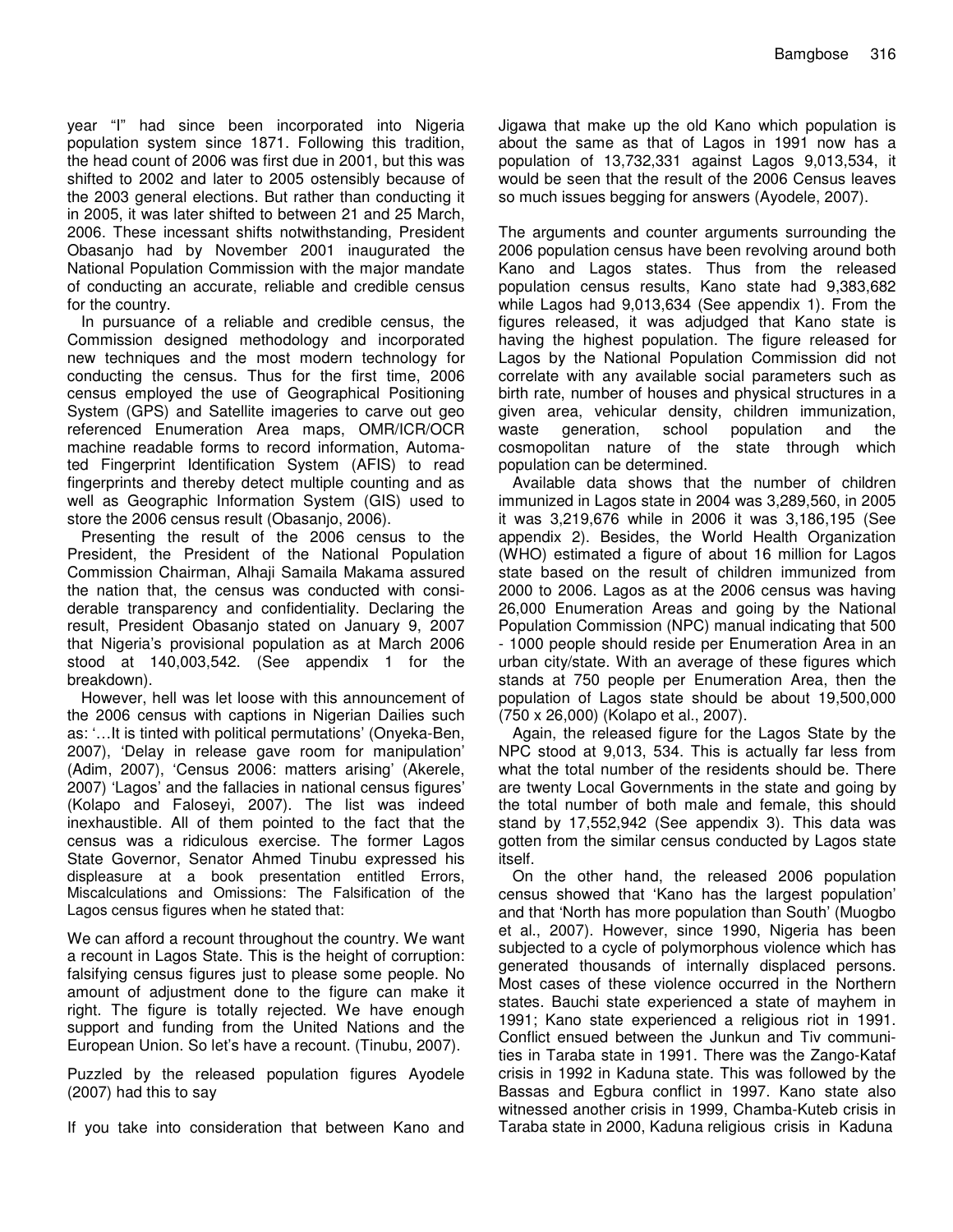state in 2000, Damboa religious crisis in Borno state in 2000, Nasarawa state communual clash in 2001, Tafawa Balewa and Bongoro crisis in Bauchi state in 2001, Jos mayhem in 2001, Kano riots of 2001, Tivs-Jukun crisis of 2001, the Wase crisis area of Plateau state in 2001, Kaduna mayhem in Kaduna state in 2002, the Adamawa state inter-ethnic clash in 2003, the Plateau state crisis in Plateau state in 2004, Kano mayhem in Kano state in 2004, the Kwande, Benue state political crisis in 2004 (J. Bamgbose, Ph.D Thesis University of Ibadan) and many others.

In all these cases in the North, thousands of people had died while many had left the north for their downward journey to the south. For examples, the Kano state 1991 mayhem displaced 10,000 people, the 1997 Bassas and Egbura conflict displaced 100,000 Bassas, while about 3,000 souls lost their lives, the 1999 Kano state crisis displaced over 10,000 southerners and many lost their lives, the Kaduna crisis of 2000 displaced many Kutebs from Takum living many dead, the Damboa Borno state crisis displaced many people, the Chamba Kuteb Taraba state crisis resulted into the death of many thousands and a number of people were displaced, the Jos Plateau state crisis of 2001 resulted into many death. In fact, the list is inexhaustible. There had been daily movements of people from the north to the south for one benefit or the other. There is no doubt that this exodus of people following different crises in that part of the country and besides, the crave for employment have reduced the northern population and for the results of most of the areas to be more than many states in southern Nigeria must be taken to have a hidden agenda for the purpose of being at advantage over other locations especially the southern part of the country.

#### **Conclusion**

To conduct a comprehensive and reliable population census in Nigeria today has become a mirage. Census taking in a heterogeneous state like Nigeria has become a politicized exercise. Elite in respective states of Nigeria's federation have come to believe that they need to inflate census figures to place them at an advantage over others in revenue sharing and political representation. This perception has continued to deny Nigerians; a condition that prompted a renowned economist, Professor Aluko (1965) to ask again and again…'how many Nigerians…' (Aluko, 1965).

However, the past experiences with population census in Nigeria, using population as the yardstick for the allocation of governmental benefits should be deemphasised. Rather, government should ensure equitable distribution of resources. This will ensure a satisfactory living of all Nigerians and accurate population figures can be reached and falsification can be a thing of the past.

#### **REFERENCES**

- Adamu SO (1989). Population and Planning in Nigeria in Tekena Tamuno and Atanda JA (eds) Nigeria Since Independence The First 25 Years Government and Public Policy. Nigeria, Ibadan: Heinneman Publications.
- Adepoju A (1981). Military rule and Population issues in Nigeria in Afri. Affairs 80(318): 29-47.
- Adigwe F (1978). Essentials of Government for West Africa. Nigeria. Ibadan: Heinneman Publications.
- Adim F (2007). Delay in release gave room for manipulation in The Guardian (Lagos): January 12:27
- Afolayan AA (1982). Population in Mabogunje AL (ed) Geographical Perspective on Nigerian Development. Nigeria. Ibadan: Heinneman Publications.
- Akerele T (2007). Matters arising in The Guardian (Lagos): January 15: 65.
- Aluko SA (1965). How many Nigerians? An Analysis of Nigeria's Census Problems, 1901-63 in Afri. Affairs 3(3): 371-392.
- Ayodele T (2007). Disquiet as population result affirms old pattern in the Guardian (Lagos): January 12: 26.
- Ballard JA (1971). Administrative origins of Nigerian Federalism in Afri. Affairs 70(279): 333-348.
- Bamgbose J (1998). Fundamentals of Nigerian. Nigeria. Lagos: Ijede Commercial Enterprises.
- Dare LO (1974). The Dilemma of military disengagement: The Nigerian case in the Nig. J. Econ. Soc. Stud. 16(2): 303-314.
- Dare LO (1975). Nigerian Military Governments and the quest for legitimacy January 1966-July 1975 in the Nig. J. Econ. Soc. Stud. 17 (2): 95-118.
- Elaigwu JA (1986). Gowon. Nigeria. Ibadan, Intec Printers Limited. Everybody's Guide to the Nigerian Census (1990). Nigeria. Lagos: Population Association of Nigeria.
- Fred T (1988). Changing perspectives of population in Africa and international responses in Afri. Affairs 87(347): 267-276.
- Kolapo Y, Faloseyi M (2007). Lagos and the fallacies in national census figures in The Punch (Lagos): February 6: 3.
- Kolapo Y, Obasola K, Ibona J (2007). Lagos protests census results, heads for tribunal: The Punch (Lagos): February 6: 2.
- Maduagba II (1987). The Population Census of Nigeria from Colonial times, an evaluation of their Coverage and Accuracy. Nigeria. Lagos.
- Momoh A, Adejumobi S (eds) (1999). The Nigerian Military and the crisis of Democratic Transition A Study in the Monopoly of power. Nigeria. Lagos: Civil Liberties Organization.
- Muogbo O, Fagbemi S, Subair G (2007). Kano has largest population Tribune (Ibadan): January 10: 1.
- Nwosu HN, Ofoegbu R (1986). Introduction to Politics. Nigeria. Enugu: Fourth Dimension Publishers.
- Obasanjo O (2006). Census is indispensable to the nations quest of sustainable development in The Guardian March, 21:9.
- Odewumi S (2000). Problems of Census in Nigeria in Odumosu T, Atere W and Adewunmi F (eds), Social Problems and Planning Studies in Nigeria. Nigeria. Lagos: Centre for Planning Studies Lagos State University.
- Okafor S (1981). Indirect Rule: The Development of Central Legislative in Nigeria. Nigeria: Lagos, Nelson.
- Oluleye JJ (1985). Military Leadership in Nigeria 1966 1979. Nigeria: Ibadan, University Press Limited.
- Olusanya PO (1989). Population and Development Planning in Nigeria in Tamuno T and Atanda JA (eds) Nigeria since Independence The First 25 years Government and Public Policy. Nigeria: Ibadan, Heinneman.
- Onyeka BV (2007). It is tinted with political permutations in The Guardian (Lagos): January, 12: 28.
- Onyekakeyah L (2007). Paradox of Population distribution in Nigeria in The Guardian (Lagos): January, 23: 65.
- Orewa GO, Adewunmi JB (1983). Local Government in Nigeria: The Changing Scene. Nigeria: Benin, Ethiope Publishing Corporation.
- Osadebay D (1978). Building of a Nation. Nigeria: Lagos, Macmillan.
- Oyovbaire SE (1981). The Nigerian Political System and Political Science in Nig. J. Econ. Soc. Stud. 23: (355-373).
- Salaudeen L (2004). The failed 1991 Census in New Age (Lagos): April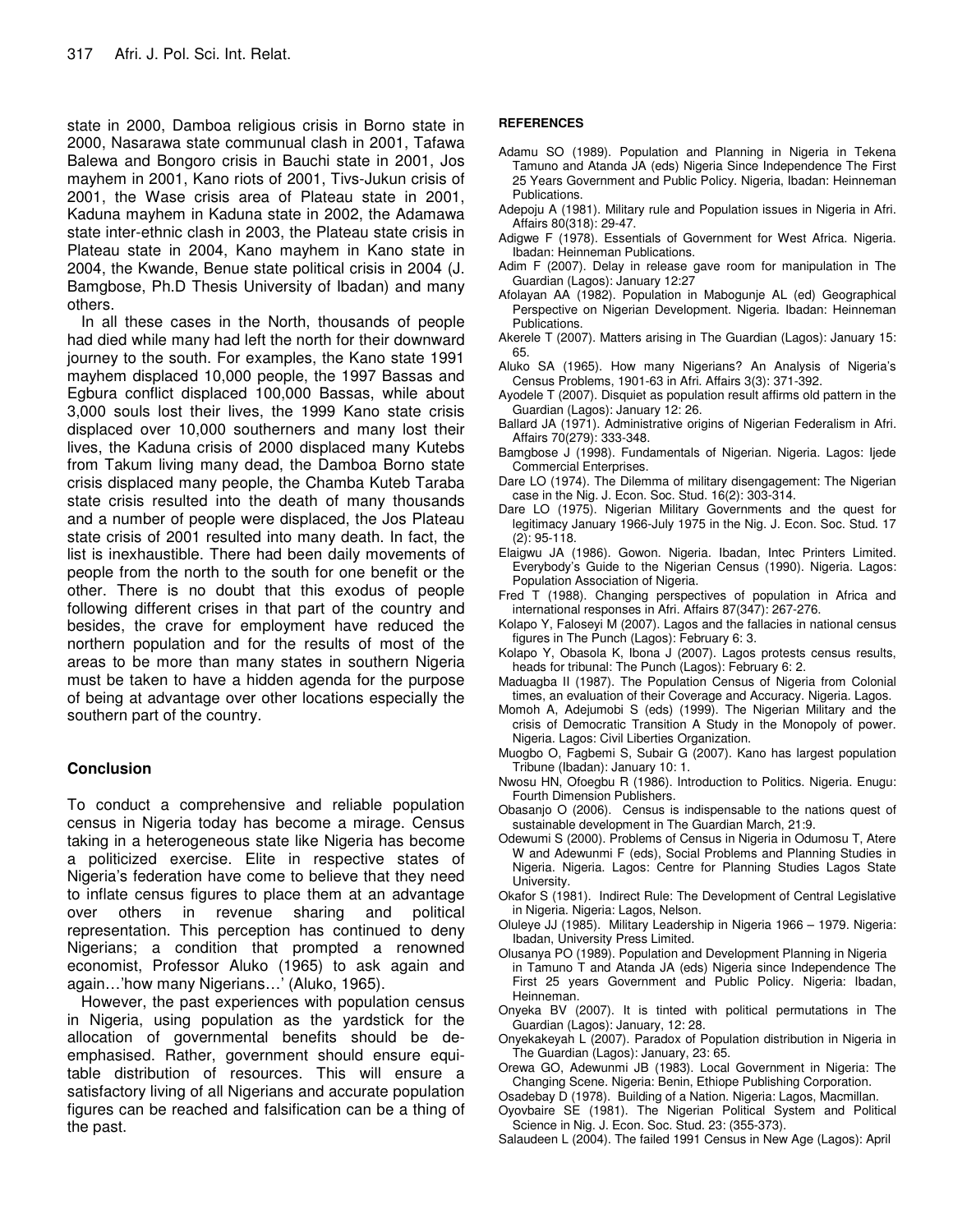#### 28: 7.

- Tamuno T (1970). Separatist Agitations in Nigeria in Afri. Affairs 8(4): 563-584.
- The Report of the Political Bureau (1987). Nigeria. Lagos Directorate of Social Mobilization.
- Tijani I (1990). Census in Nigeria Lessons for the 1991 head count in Johnson S (ed) Readings In selected Nigerian Problems. Nigeria. Lagos: Okanlawon.
- Tinubu BA (2007). The falsification of Lagos Census figures being the test of a report by the Lagos State Government in the Punch (Lagos): February, 6: 3
- Varma SP (1996). Modern Political Theory. Delhi, Vikas Publishing House.
- Yakasai T (2002) Politics of Population Census and National Unity in Nigeria in The Guardian (Lagos): August, 9: 47-48.

#### **APPENDIX 1**

Breakdown of the 2006 census figures.

| State     | Males     | Females    | Total     |
|-----------|-----------|------------|-----------|
| Abia      | 1,434,193 | 1,399,806  | 2,833,999 |
| Adamawa   | 1,606,123 | 1,561,978  | 3,168,101 |
| Akwa-ibom | 2,044,510 | 1,875,698  | 3,920,208 |
| Anambara  | 2,174,841 | 2,007,391  | 4,182,032 |
| Bauchi    | 2,426,215 | 2,250,250  | 4,676,485 |
| Bayelsa   | 902,648   | 800,710    | 1,703,358 |
| Benue     | 2,164,058 | 2,055,186  | 4,219,244 |
| Borno     | 2,161,157 | 1,990,036, | 4,151,193 |
| C/River   | 1,492,465 | 1,396,501  | 2,888,966 |
| Delta     | 2,074,306 | 2,024,085  | 4,098,391 |
| Ebonyi    | 1,040,984 | 1,132,617  | 2,173,501 |
| Edo       | 1,640,461 | 1,577,871  | 3,218,332 |
| Ekiti     | 1,212,609 | 1,171,603  | 2,384,212 |
| Enugu     | 1,624,202 | 1,633,096  | 3,257,298 |
| FCT       | 740,489   | 664,712    | 1,405,201 |
| Gombe     | 1,230,722 | 1,123,157  | 2,353,879 |
| Imo       | 2,032,286 | 1,902,613  | 3,934,899 |
| Jigawa    | 2,215,907 | 2,132,742  | 4,348,649 |
| Kaduna    | 3,112,028 | 2,964,534  | 6,066,662 |
| Kano      | 4,844,128 | 4,539,554  | 9,383,682 |
| Katsina   | 2,976,682 | 2,813,896  | 5,792,578 |
| Kebbi     | 1,617,498 | 1,621,130  | 3,236,628 |
| Koggi     | 1,691,737 | 1,586,750  | 3,278,487 |
| Kwara     | 1,220,581 | 1,160,508  | 2,371,089 |
| Lagos     | 4,678,020 | 4,335,514  | 9,013,634 |
| Nasarawa  | 945,556   | 917,719    | 1,863,275 |
| Niger     | 2,032,725 | 1,917,624  | 3,950,249 |
| Ogun      | 1,847,243 | 1,880,855  | 3,728,098 |
| Ondo      | 1,761,263 | 1,679,571  | 3,441,024 |
| Osun      | 1,740,619 | 1,682,916  | 3,423,535 |
| Oyo       | 2,809,840 | 2,781,749  | 5,591,589 |
| Plateau   | 1,593,033 | 1,585,679  | 3,178,712 |
| Rivers    | 2,710,685 | 2,474,735  | 5,185,400 |
| Sokoto    | 1,872,069 | 1,824,930  | 3,696,999 |
| Taraba    | 1,199,849 | 1,100,887  | 2,300,735 |
| Yobe      | 1,205,003 | 1,115,588  | 2,321,591 |
| Zamfara   | 1,630,344 | 1,629,502  | 3,259,845 |

Source: Muogbo O, Fagbemi S E and Subair G (2007) Kano has largest population in Tribune (Ibadan): January 10 pp.1 and 4.